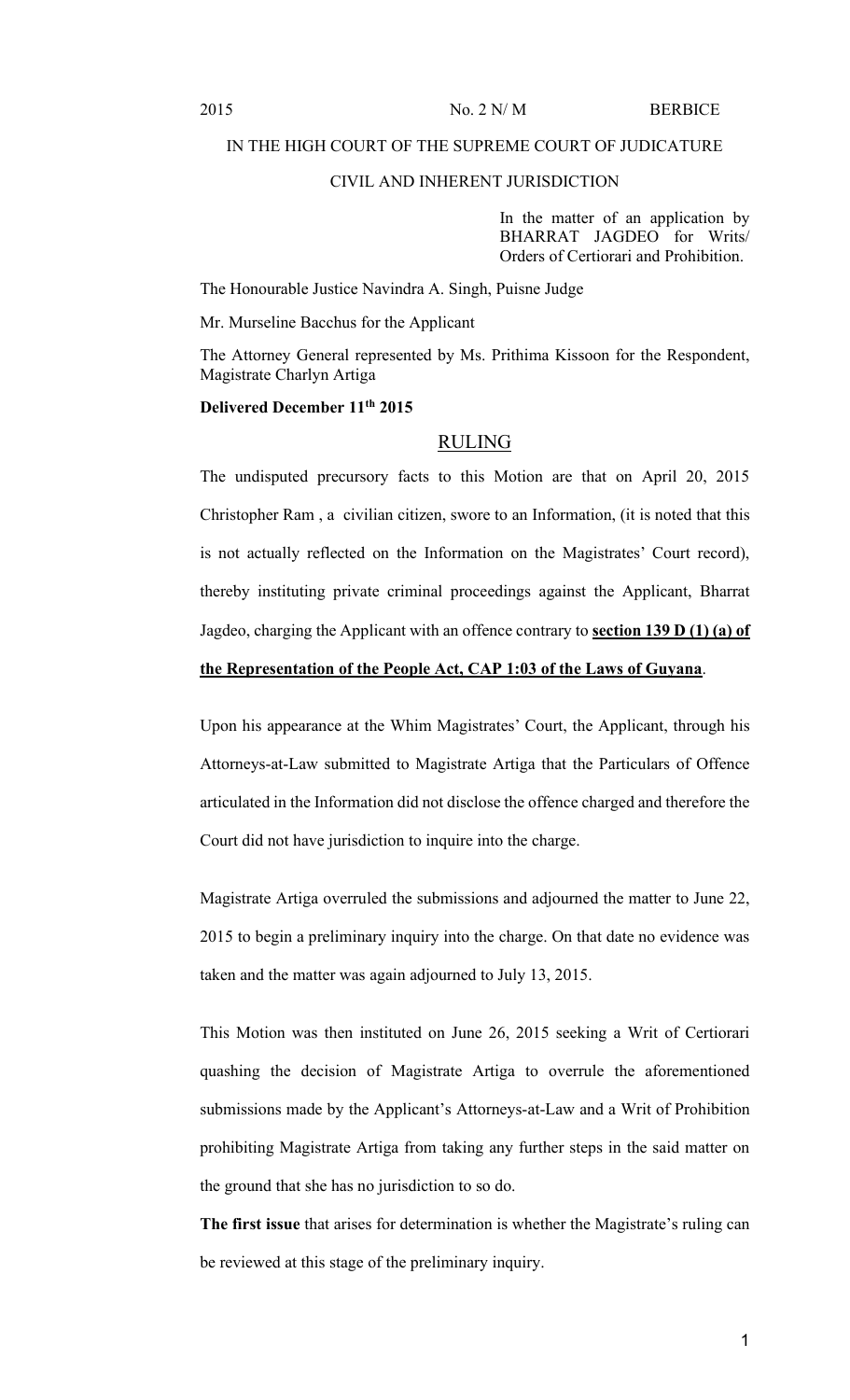The underlying object of the writ of *certiorari* is to keep all subordinate courts and inferior tribunals within the limits of their jurisdiction; and if they act in excess thereof, their decisions can be quashed by superior courts by issuing this writ. (V. G. Ramachandran's Law of Writs, fifth edition (1993) @ pg. 720).

Matthew Bacon states in A New Abridgement of the Law (7th ed.), Vol. 2 pp. 9 - 10;

"*A certiorari is an original writ issuing out of the Chancery or the King's Bench directed in the King's name, to the judges or officers of inferior courts, commanding them to return the records of a cause pending before them, to the end the party may have the more sure and speedy justice before him, or such other justices as he shall assign to determine the cause.*"

# Also succinctly put by Atkin L.J. in **R** *v* **Electricity Commissioners (1924) 1 KB 171; (1923) All ER 150**;

"*Whenever anybody of persons having legal authority to determine questions affecting the rights of subjects and having the duty to act judicially, act in excess of their authority, they are subject to the controlling jurisdiction of the King's Bench Division exercised in these writs.*"

The Applicant herein applies for a writ of *certiorari* on the ground that the Magistrate's decision to overrule the submissions *in limine* that the particulars of offence stated in the information does not support the offence with which he is charged is unreasonable and irrational.

If, in fact, the particulars of offence stated in the information does not support the offense charged then the Magistrate would not have jurisdiction to conduct a preliminary inquiry into the charge.

Want of jurisdiction can arise from the absence of some essential, preliminary or collateral fact which is a condition precedent to the assumption of jurisdiction by a subordinate court.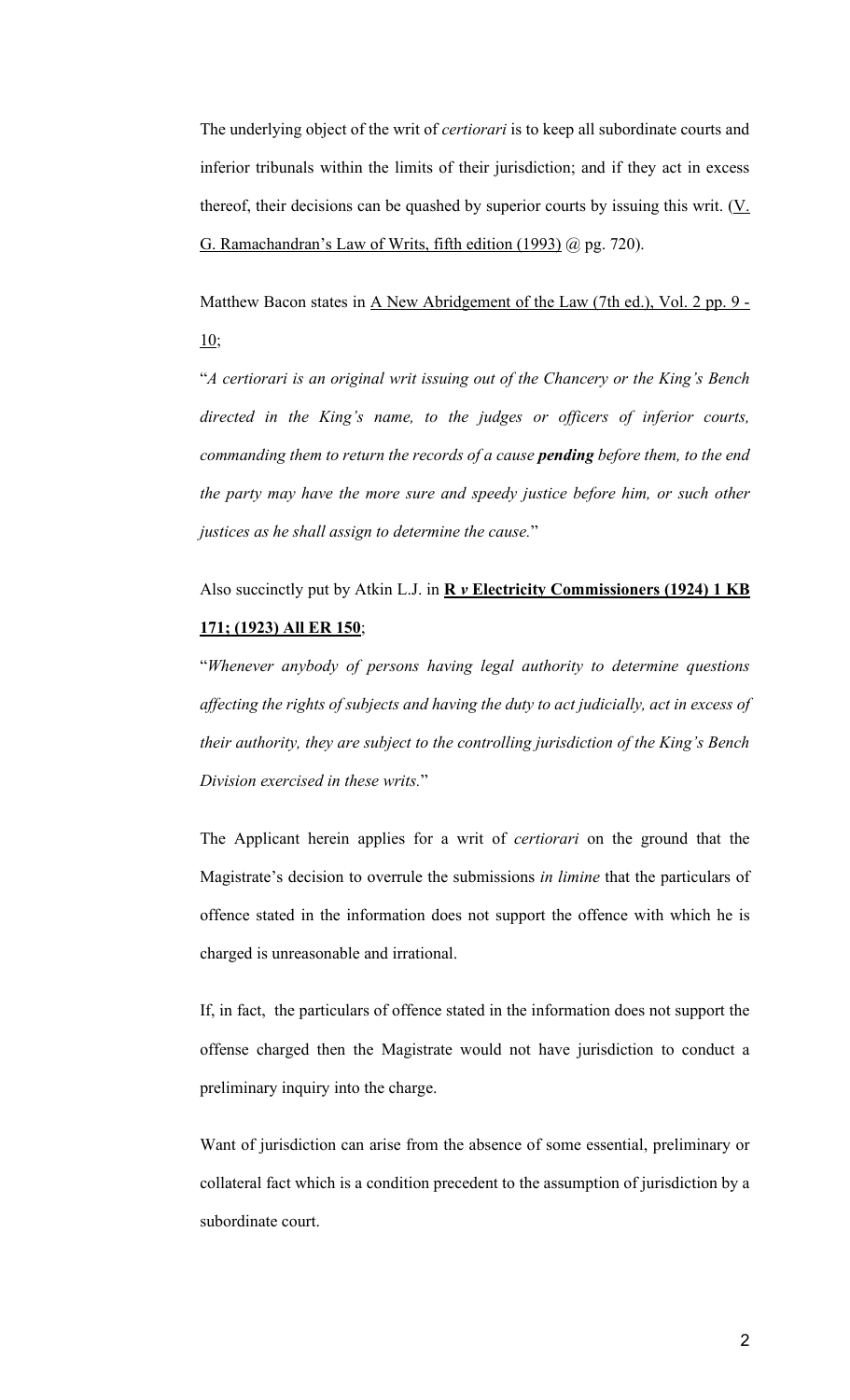It is well settled that a court cannot by a wrong decision regarding a jurisdictional fact confer upon itself jurisdiction which it does not otherwise possess. Further, the court cannot confer upon itself jurisdiction that it does not possess by erroneously presuming the existence of a jurisdictional fact. [See **Raja Anand** *v* **State of U.P.**

## **AIR 1967 SC 1081**.

It is also well settled that *certiorari* is an appropriate process to raise the question of jurisdiction.

In our own local case, **Macadeen Ameerally and Aubrey Bentham** *v* **Attorney General, Director of Public Prosecutions and Magistrate Prem Persaud [1978] 25 WIR 272 @ 279**, Chancellor Haynes reviewed the use of *certiorari* through the case law and found "*The courts did not allow technicalities of procedure to bar the use of this remedy, such as whether there was a formal record or not or a final adjudication or not.*"

Assuming that at the end of the preliminary inquiry the Magistrate commits the Applicant to stand trial for the offense at the assizes, the Applicant would be perfectly entitled to apply (whether it is granted or not is irrelevant) for a writ of *certiorari* to quash the committal at that time on the ground that the Magistrate had no jurisdiction to conduct the preliminary inquiry.

As far back as **Ameerally and Bentham op cit @ 279**, Chancellor Haynes stated "*It seems then today that certiorari would be to quash a committal … if the information on which it is founded is in law a nullity and the whole investigation without jurisdiction.*"

If it is that the Applicant is saying that the Magistrate has no jurisdiction to conduct a preliminary inquiry it can make no sense legally (or economically) to wait for the completion of the preliminary inquiry and depending on the Magistrate's decision then make this application.

If that is the case, the Applicant may as well await the outcome of a trial at the assizes should he be committed to stand trial by the Magistrate, since even a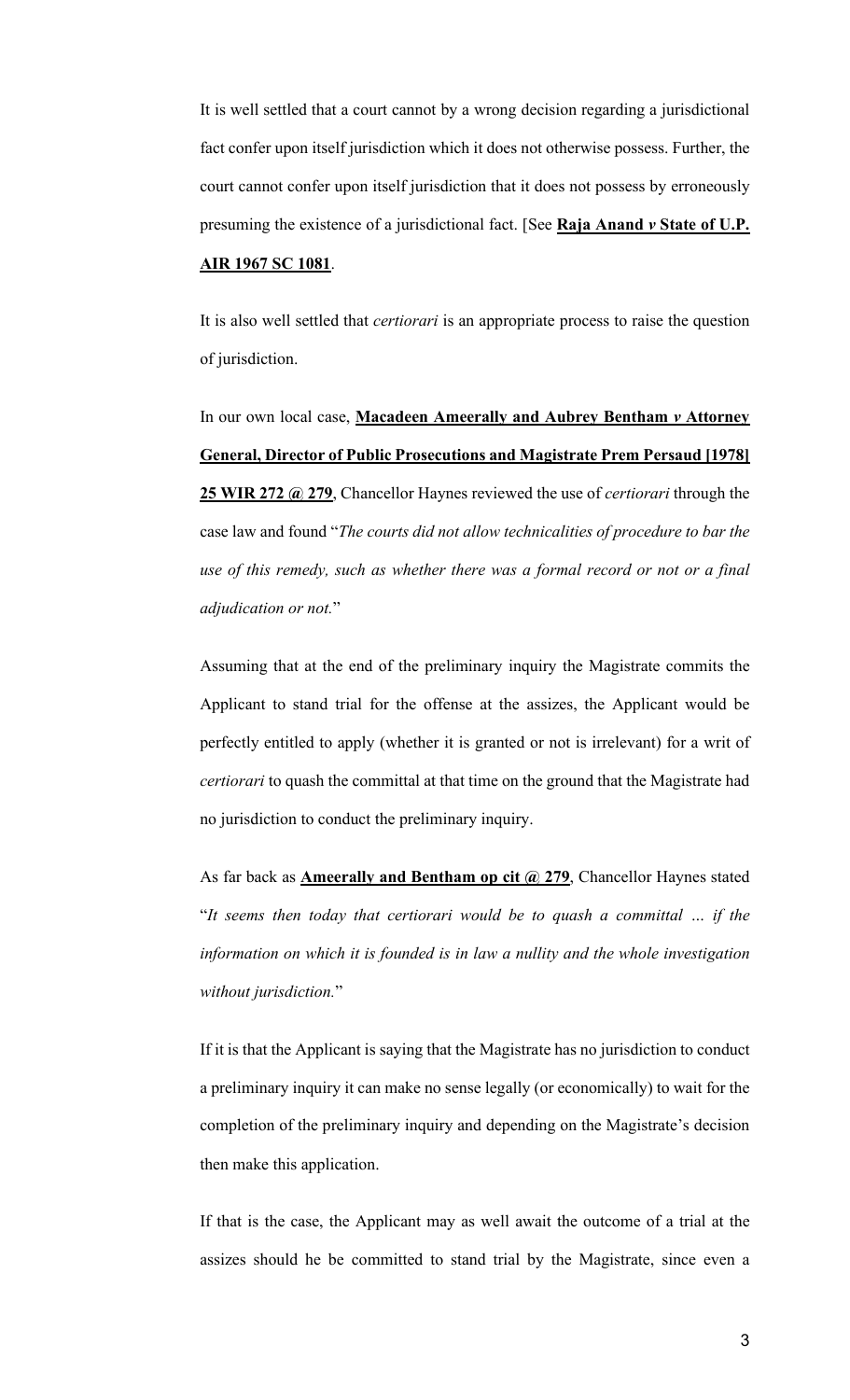conviction can be quashed if the information that initiated the charge did not give the Magistrate jurisdiction to conduct a preliminary inquiry.

If the information does not disclose an offence, then it is a nullity in law and any preliminary inquiry conducted by the Magistrate will be without jurisdiction.

Good sense dictates that the best time to have such an issue determined is before the taking of evidence at the preliminary inquiry, particularly since the issue has been raised *in limine* before the Magistrate and denied.

There is no good reason based in law or otherwise why the Magistrate's ruling should not be reviewed immediately after it is issued.

In the circumstances this court finds that the Magistrate's decision is reviewable at this stage by *certiorari.*

**The second issue** that arises is whether the charge is fundamentally defective in that it does not disclose an offence and therefore incapable of yielding a valid and legal conviction.

In examining this issue it must be remembered that the rule is that penal statutes must be construed strictly since we must be assured that a just legislature will not decree punishment without making clear what conduct incurs the punishment.

Chief Justice John Marshall explained it this way in **United States** *v* **Wiltberger,**

## **18 U.S. (5 Wheat.) 76, 95 (1820)**:

"*The rule that penal laws are to be construed strictly … is founded on the tenderness of the law for the rights of individuals; and on the plain principle that the power of punishment is vested in the legislative, not in the judicial department. It is the legislature, not the Court, which is to define a crime and ordain its punishment*"

In this light an examination of the section under which the Applicant has been charged must first be examined to determine what constitutes the crime that the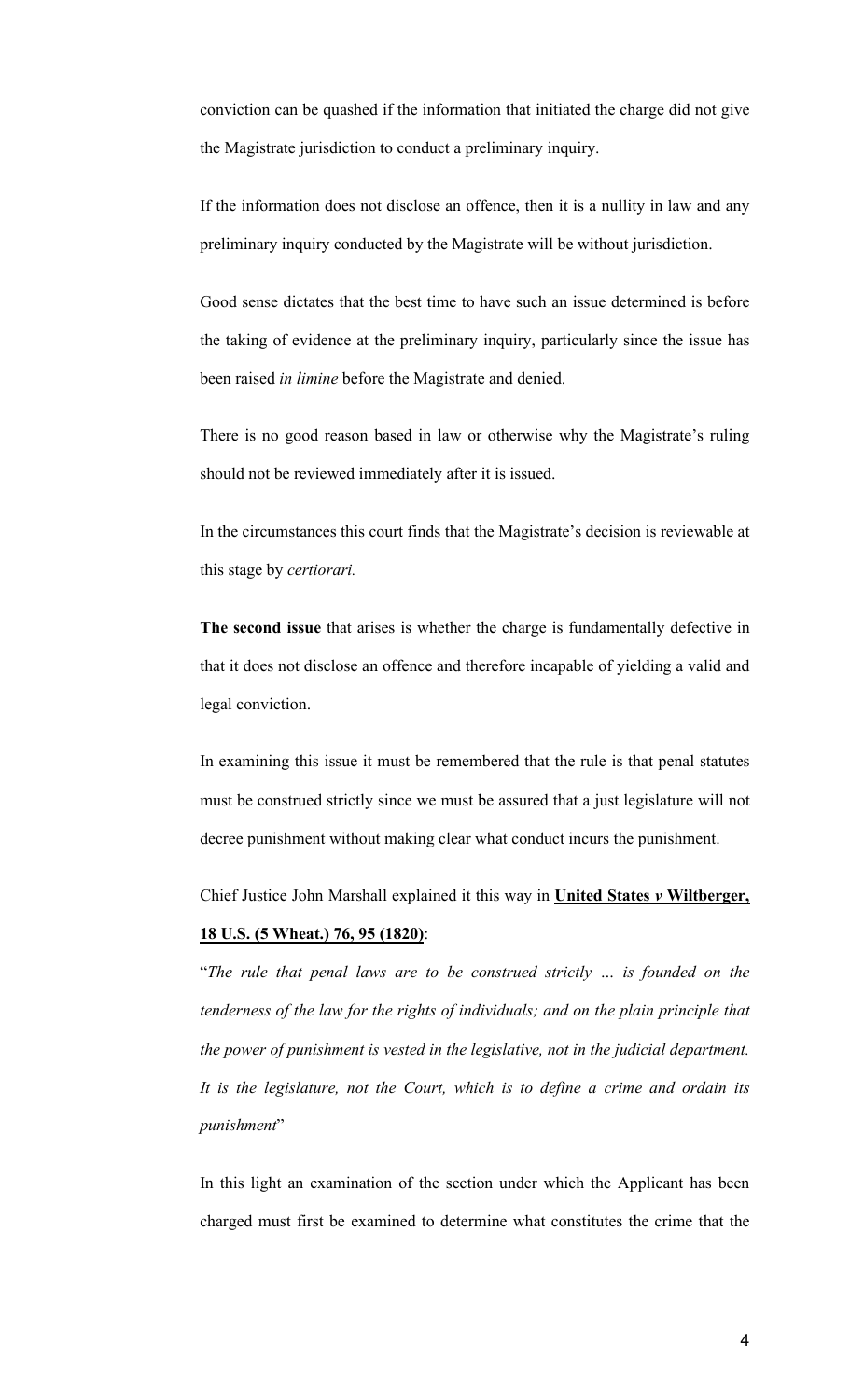Applicant has been charged with, in other words, what are the elements of the crime that the informant must prove to the Court in order to yield a valid conviction.

The Court will then determine whether each and every one of those elements is supported by the facts stated in the Particulars of Offence.

### **Section 139 D (1) (a) of the Representation of the People Act, CAP 1:03 of the**

**Laws of Guyana** provides, as is relevant to this Motion:

*Any person who makes or publishes any statement which results or can result in racial or ethnic hatred among the people shall be liable on conviction …*

The first element of the offence is the making or publishing of a statement, which, without any extensive analysis of the facts stated in the Particulars of Offence it can be seen that this element is provided for, that is, that the Applicant did make or publish statements.

The next element of the offence is that such statements resulted or could have resulted in racial or ethnic hatred among the people.

In order to examine this element we must first determine what is racial or ethnic hatred and as correctly submitted by Counsel for the Respondent the plain meaning rule ought to be applied.

In explaining the plain meaning rule, Lord Reid in **Pinner** *v* **Everrett [1969] 1 WLR 1266 @ 1273**, stated;

"*In determining the meaning of any word or phrase in a statute the first question to ask always is what is the natural and ordinary meaning of the words or phrase in its context in the statute.*"

Also elegantly stated by Judge of the Supreme Court of the United States, Justice Antonin Scalia in **Reading Law: The Interpretation of LegalTexts [2012] @ pg. 69**;

"*The ordinary meaning rules the most fundamental semantic rule of interpretation. It governs constitutions, statutes, rules and private instruments. Interpreters should not be required to devise arcane nuances or to discover hidden meanings.*"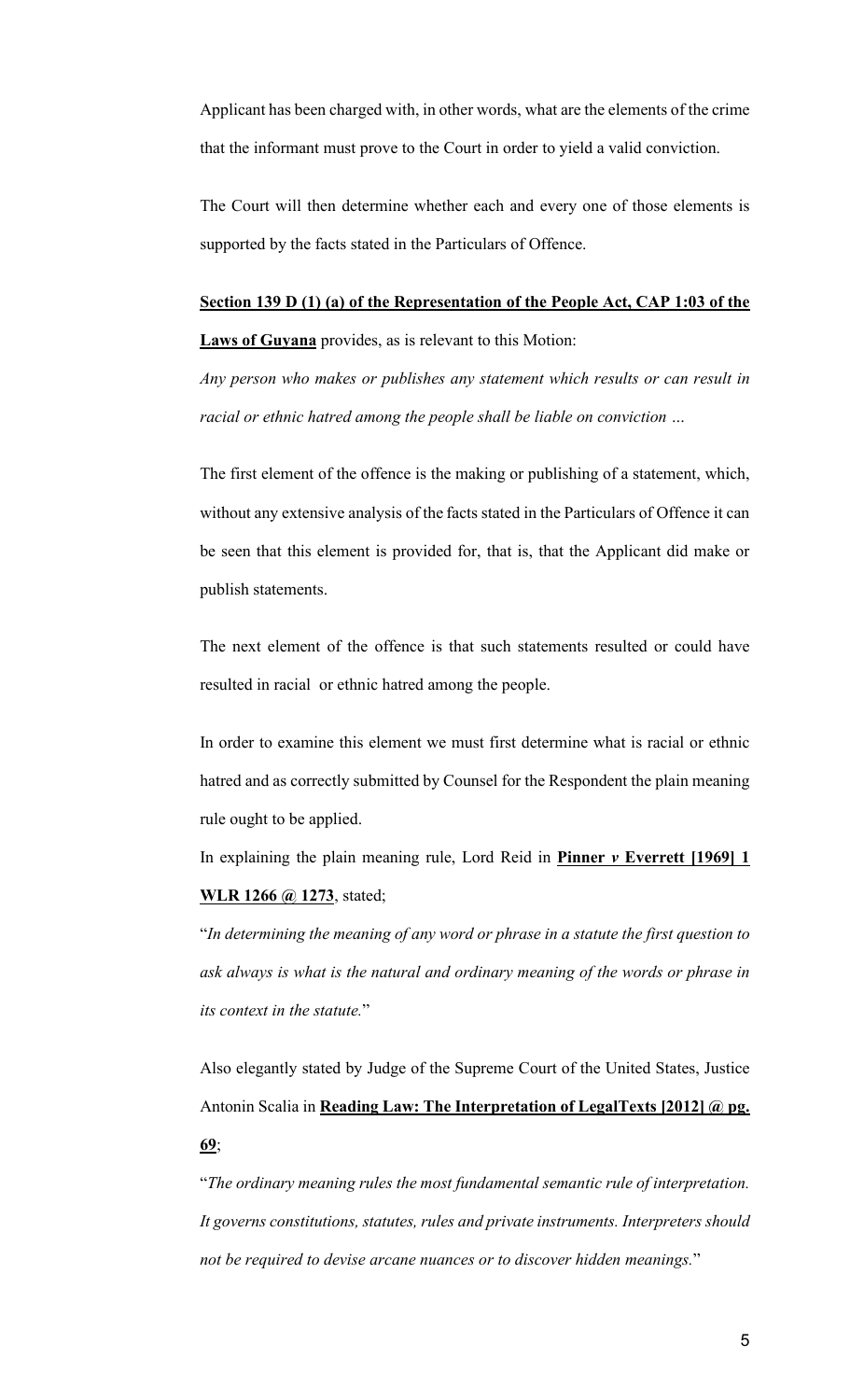In that light let us examine the plain meanings of the words used in the statute.

"Race" is defined is defined in The Free Dictionary as one of the group of populations regarded as constituting humanity. The differences that have historically determined the classification into races are predominantly physical aspects of appearance that are generally hereditary. By limiting the criteria to such traits as skin pigmentation, colour and form of hair, shape of head, stature and form of nose, most anthropologists historically agree on the existence of three relatively distinct groups: the Caucasoid, the Mongoloid and the Negroid.

These classifications are in reality social classifications and not biological for the simple reason that there is no genetic characteristic possessed by all person of one race that is not possessed by persons of any other race, for example, by **all** caucasians that is not possessed by non-caucasians.

In the context of Guyana on a more relaxed, less scientific classification, it is said that Guyana has six races, namely, the Amerindians, the Europeans, the Africans, the Portuguese, the Chinese, and the East Indians. These, as a matter of classification, are in fact ethnic classifications.

"Racial" is defined as arising from or based on differences among human racial groups; for example racial discrimination.

"**Ethnic**" means, of, relating to, or characteristic of a group of people sharing a common cultural or national heritage and often sharing a common language or religion

"**Ethnicity**" is the state of belonging to a social group that has a common national or cultural tradition.

"**Hatred**" is defined as the emotion of intense dislike.

In the local parlance of Guyana, the word "coolie" is understood to refer to persons of East Indian descent, more of an ethnic than a racial classification, however, the lines of distinction between race and ethnicity may be said to be blurred in Guyana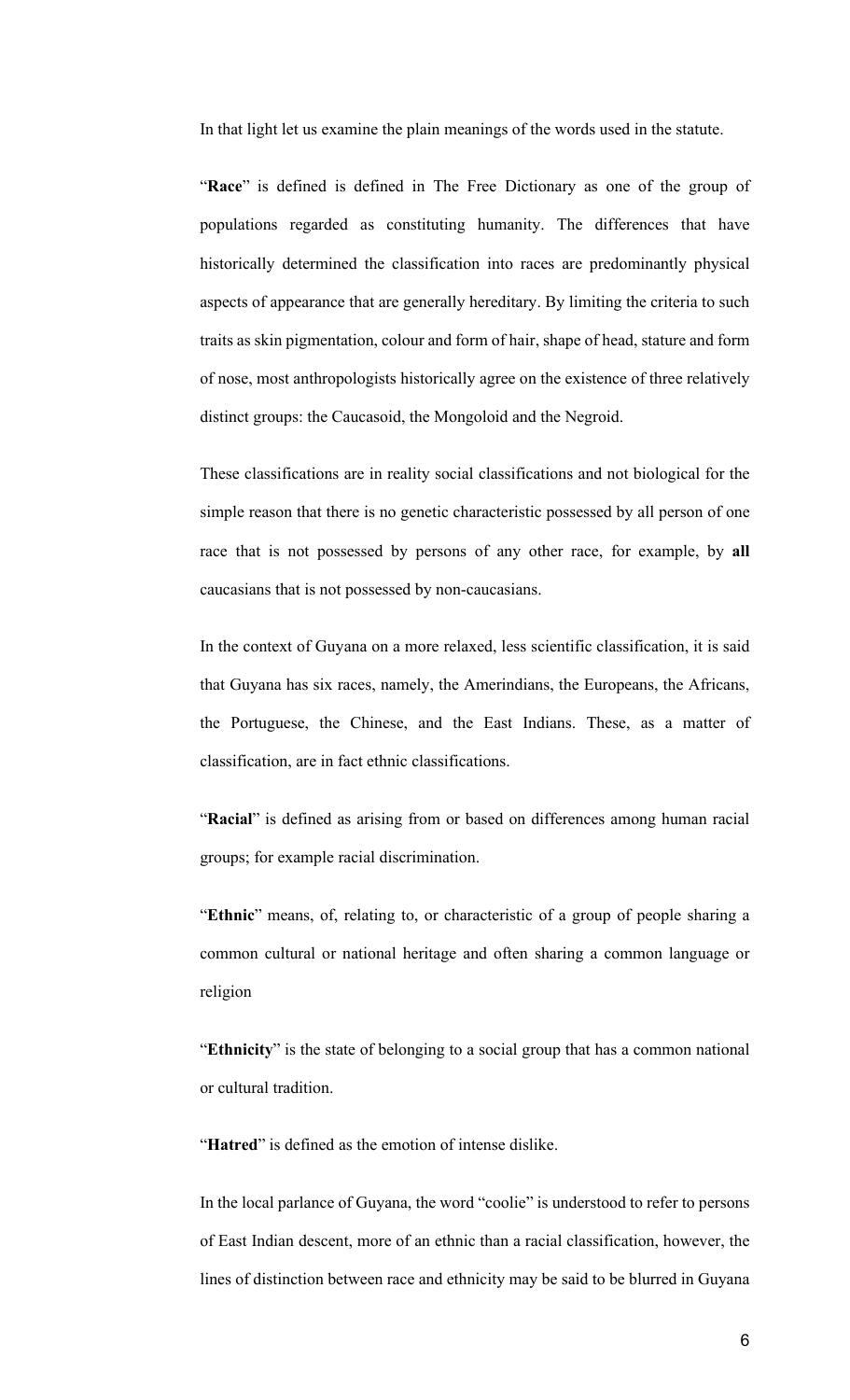and as such the elements of "racial hatred" and "ethnic hatred" can be considered together.

Bearing this in mind, the second element would be that the statement resulted or could have resulted in persons of one race or ethnicity feeling an intense dislike for persons of another race or ethnicity.

The first statement that is alleged to have been made by the Applicant stated in the Particulars of Offence is "*The Opposition consistently shout about racism of the P.P.P. but they practice racism.*"

Without any further particulars a race or an ethnicity cannot be attributed to "*The Opposition*" or the "*P.P.P.*"

Even if a specific race or ethnicity of these groups can be established by evidence, which is doubtful, that would not change the fact that the charge would be defective with respect to this statement since it does not disclose any facts that establishes that second element.

The second statement that is alleged to have been made by the Applicant stated in the Particulars of Offence is "*The Opposition beat drums at six in the morning and say let us throw out these coolie people.*"

Without any further particulars a race or an ethnicity cannot be attributed to "*The Opposition*" much less a race or ethnicity different from "coolie people".

Even if a specific race or ethnicity of "*The Opposition*" can be established by evidence, which is doubtful, that would not change the fact that the charge would be defective with respect to this statement since it does not disclose any facts that establishes that second element.

It is clear that the Particulars of Offence does not disclose an offense. Based on the foregoing analysis, even if what is alleged in the Particulars of Offence is proved there can be no resulting conviction since no criminal offence is disclosed.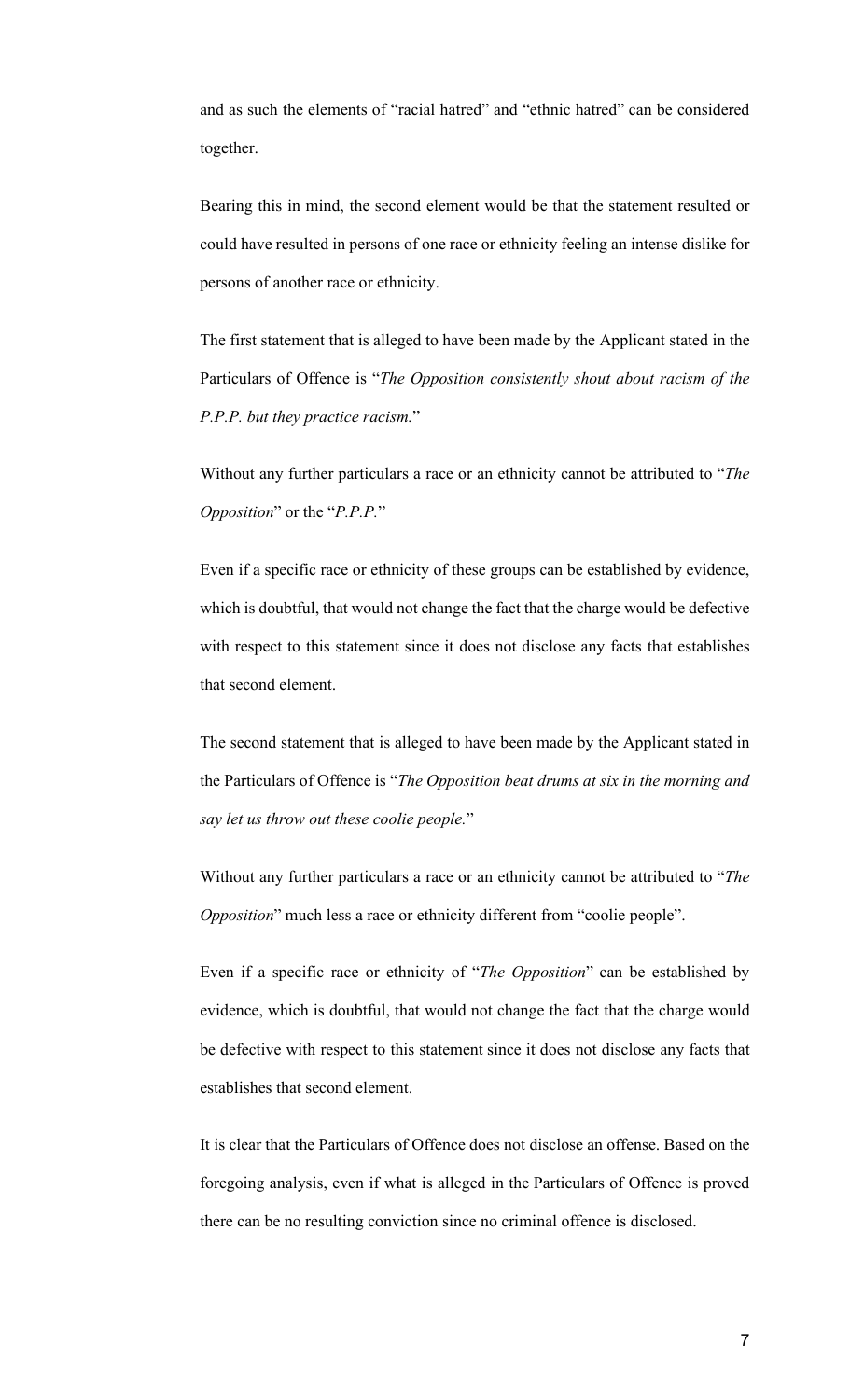The Applicant in making the statements, for those statements to constitute an offence as charged in the information, must be shown to be calling for, supporting or encouraging the hatred of one group by another on race or ethnicity.

The Court does no find that the Particulars of Offence have disclosed such facts.

This is an essential, preliminary or collateral fact which is a condition precedent to the assumption of jurisdiction by a subordinate court that is missing and, as stated above, the court cannot by a wrong decision regarding a jurisdictional fact confer upon itself jurisdiction which it does not otherwise possess.

This is a fundamental defect which cannot be remedied since to amend the Particulars in this Information to remedy that defect would be to allow a charge to be disclosed where there was previously no charge and that is not allowed. An amendment does not authorize the transformation of an Information which on the face of it discloses no offence into one disclosing an offence [See **R** *v* **Gray**

### **[1965] 8 WIR 270** and **Harper** *v* **Prescod [1967] 11 WIR 183**].

It has been submitted on behalf of the Applicant that the Applicant was merely reporting the actions of other persons and therefore even if the statements disclosed in the Particulars of Offence were capable of resulting in racial or ethnic hatred, it is not the Applicant who would have been liable for the offence.

Counsel for the Respondent submitted that the Applicant's statements are governed by **Article 4 of the International Convention on the Elimination of All Forms of Racial Discrimination** which Guyana ratified on February 15, 1977.

It can only be assumed that Counsel for the Respondent is submitting that **Section 139 D (1) (a) of the Representation of the People Act, CAP 1:03** is the legislation pursuant to **Article 4** of **ICERD**. The Court does not find that that is in fact so.

**Article 4** of **ICERD** specifically addresses the dissemination of ideas or theories based on the superiority of one race or group of persons of one ethnic origin. In any event the Court does not find that this is applicable or relevant to the facts before it.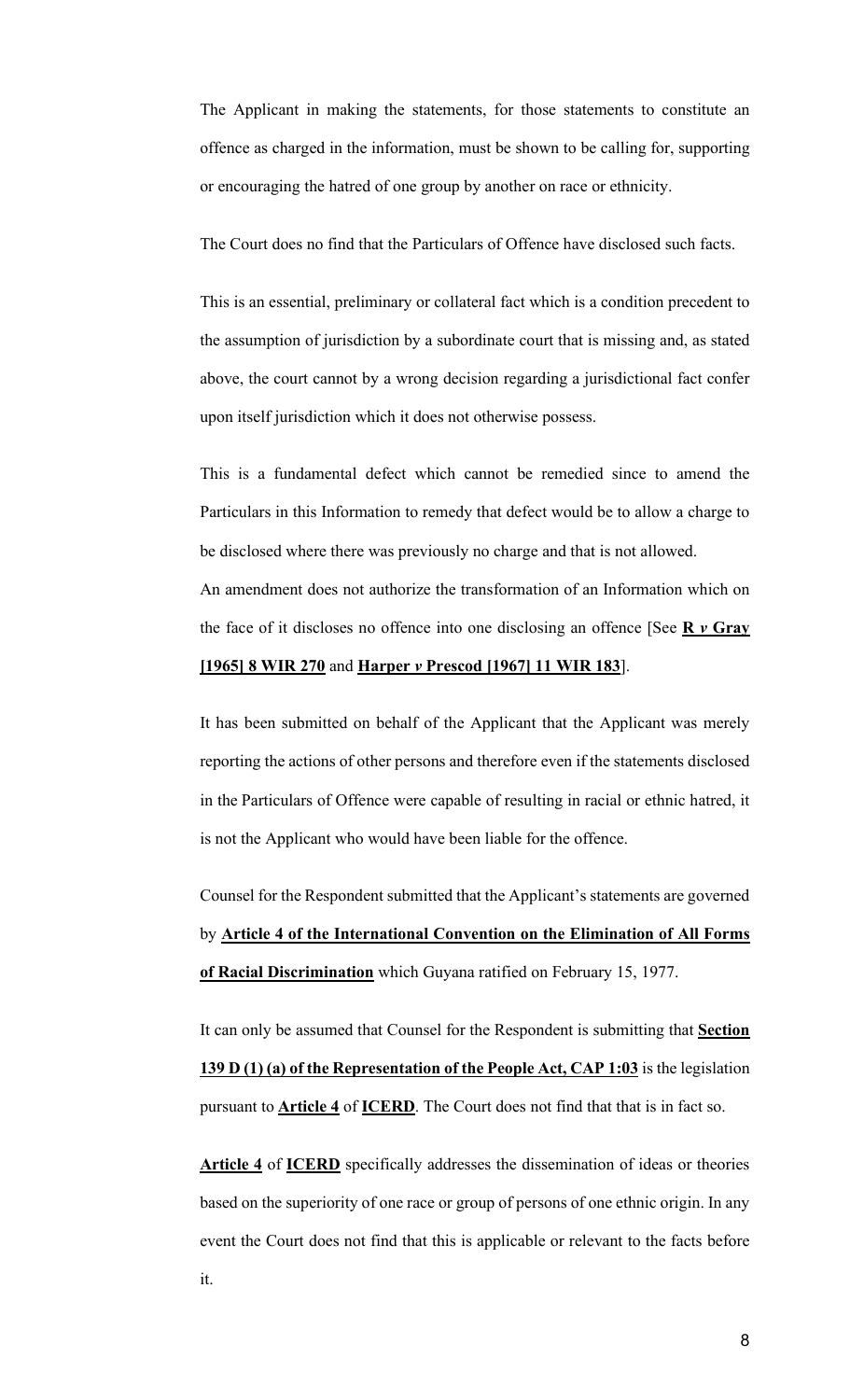It is nevertheless noted that **Article 4** of **ICERD** has actually come under fire since it is not clear whether it contains a requirement of intent. This was demonstrated by the European Court of Human Rights ruling in **Jersild** *v* **Denmark; Application no. 15890/89 (1994)** in which the Court's judges cite different interpretations of the provisions.

It is noted that the court in that case found a violation of the right of freedom of expression where a journalist was convicted for having broadcast the racist statements of others.

Subsequent to this in a joint statement the UN, OSCE and OAS set out a number of conditions which hate speech laws should respect which includes;

- No one should be penalized for statements that are true.
- No one should be penalized for the dissemination of hate speech unless it is shown that they did so with the intention of inciting discrimination, hostility or violence.

In fact several established democracies have entered reservations against **Article 4** of **ICERD** including Australia, the United Kingdom and the United States.

In legislating against such events due attention should be paid to the fact that Guyana also ratified the **International Covenant on Civil and Political Rights** on February 15, 1977 which requires an intent to promote hatred.

The Court has used this opportunity to remind the legislature the need to safe guard the freedom of expression as recognized under international law however, for the reasons discussed above, that is, that the statements recited in the Particulars of Offence do not disclose any offence, the issue of intent and whether it is an element that has to be proven in proving this offence is not an issue in this case.

Counsel for the Respondent submits that the Court should consider the fragile ethnic social structure of Guyana and the circumstances surrounding the making of the statements, however, such considerations are only applicable to a trial, for the tribunal of fact to consider if the evidence so permits.